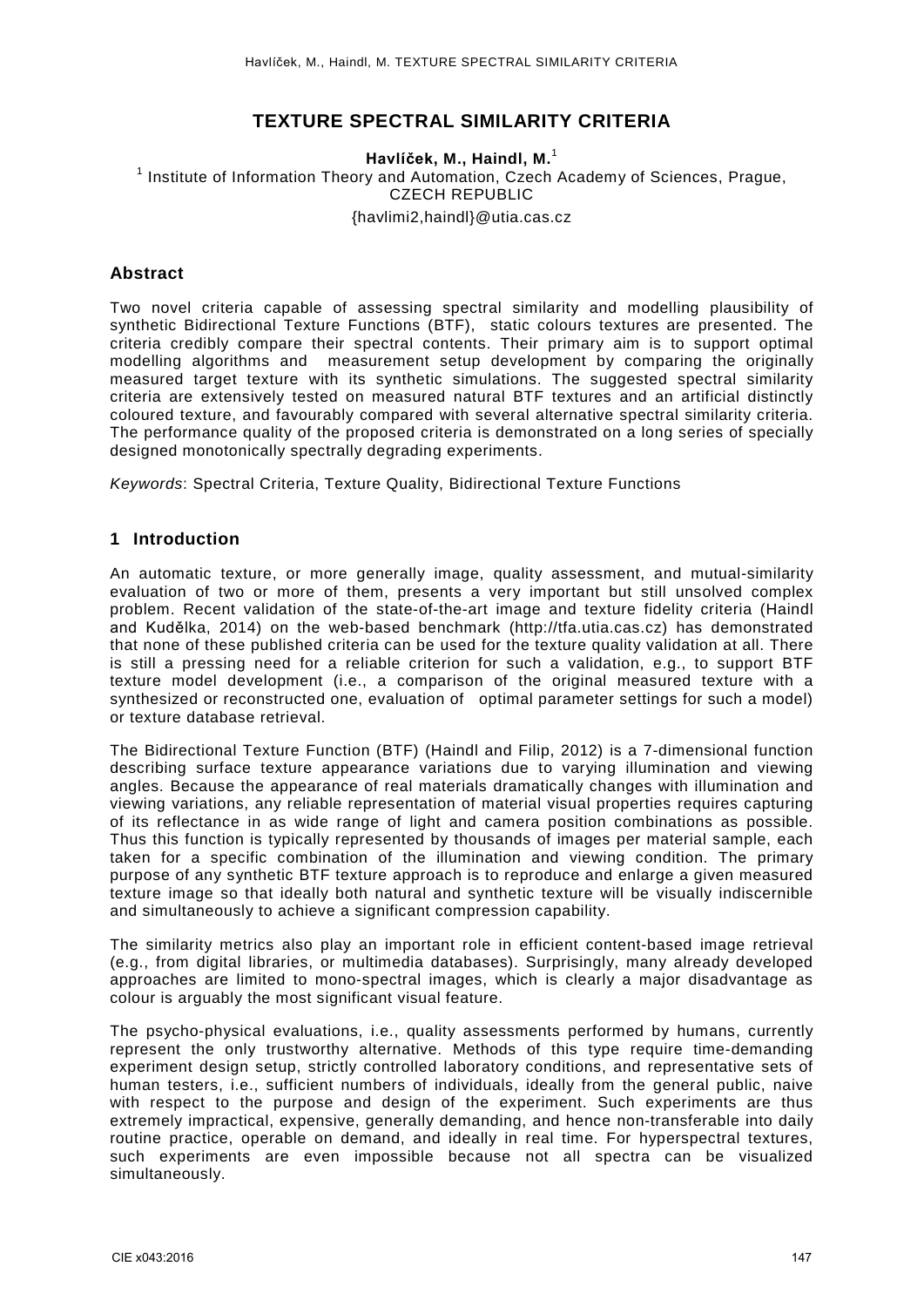In this article we restrict our attention to only the spectral (e.g., colour) composition comparison, which represents only a partial answer to the image quality assessment, and propose a novel solution to this problem. Two introduced spectral criteria together with their previously published alternatives are extensively tested and mutually compared using our suggested test series.

The rest of the paper is organized as follows: Section 2 briefly presents existing possibilities to compare the image colour composition. Section 3 explains in detail our own new criteria, Section 4 describes the performed criteria validation experiments and shows the achieved results. Section 5 summarizes the paper with a discussion and compares our proposed criteria with their existing alternatives.

#### **2 Alternative spectral measures**

In this section we first briefly survey some of the existing criteria capable of comparing image colour compositions. The straightforward option for the image colour content comparison is to use a three-dimensional histogram, which approximates the image colour distribution. Let us denote by  $a_0$  and  $b_0$  the  $\rho$ -th bin of the three-dimensional histogram of the images A and B , where A is the template visual texture or image and similarly B is the texture or image to be compared, and  $Y_f^A$  denotes the r-th multi-spectral pixel from the experimental image A where  $r = [r_1, r_2, r_3]$  is a multi-index with row, column, and spectral components, respectively. The range of the histogram multi-index  $\rho = [i,j,k]$  depends on a colour space C in which the image is represented (for example in the standard 24-bit RGB colour space, the range of all three components of the multi-index is an integer from  $\lt 0$ : 255 $\gt$ ).

The intuitive way is to compute the three-dimensional histograms difference:

$$
\Delta H(A, B) = \sum_{\varrho \in C} |a_{\varrho} - b_{\varrho}| \tag{1}
$$

which is a special case of the Minkowski distance (city block distance, also called Manhattan distance):

$$
\Delta_q H(A,B) = \left(\sum_{\varrho \in C} |a_\varrho - b_\varrho|^q\right)^{1/q} .
$$

Plausible alternative values of the index q used in practice include the Euclidean distance (q = 2) or the Chebyshev distance (maximum / chessboard distance,  $q = 1$ )

$$
\Delta_{\infty} H(A, B) = \sum_{\varrho \in C} \max \{|a_i - b_i|, |a_j - b_j|, |a_k - b_k|\},
$$

where  $a_i$ ;  $a_i$ ;  $a_k$  represents 1st, 2nd and 3rd components of vector  $a_0$  and similarly for  $b_i$ ;  $b_i$ ;  $b_k$ . For  $0 < a < 1$  (fractional dissimilarity) the Minkowski distance is not a metric because it violates the triangle inequality (Howarth and Ruger, 2005).

Several other approaches for three-dimensional histogram comparison have been suggested, such as the histogram intersection (Swain and Ballard, 1991):

$$
\cap H(A,B) = 1 - \frac{\sum_{\varrho \in C} \min \{a_{\varrho}, b_{\varrho}\}}{\sum_{\varrho \in C} b_{\varrho}}, \qquad (2)
$$

the squared chord (Kokare et al., 2003):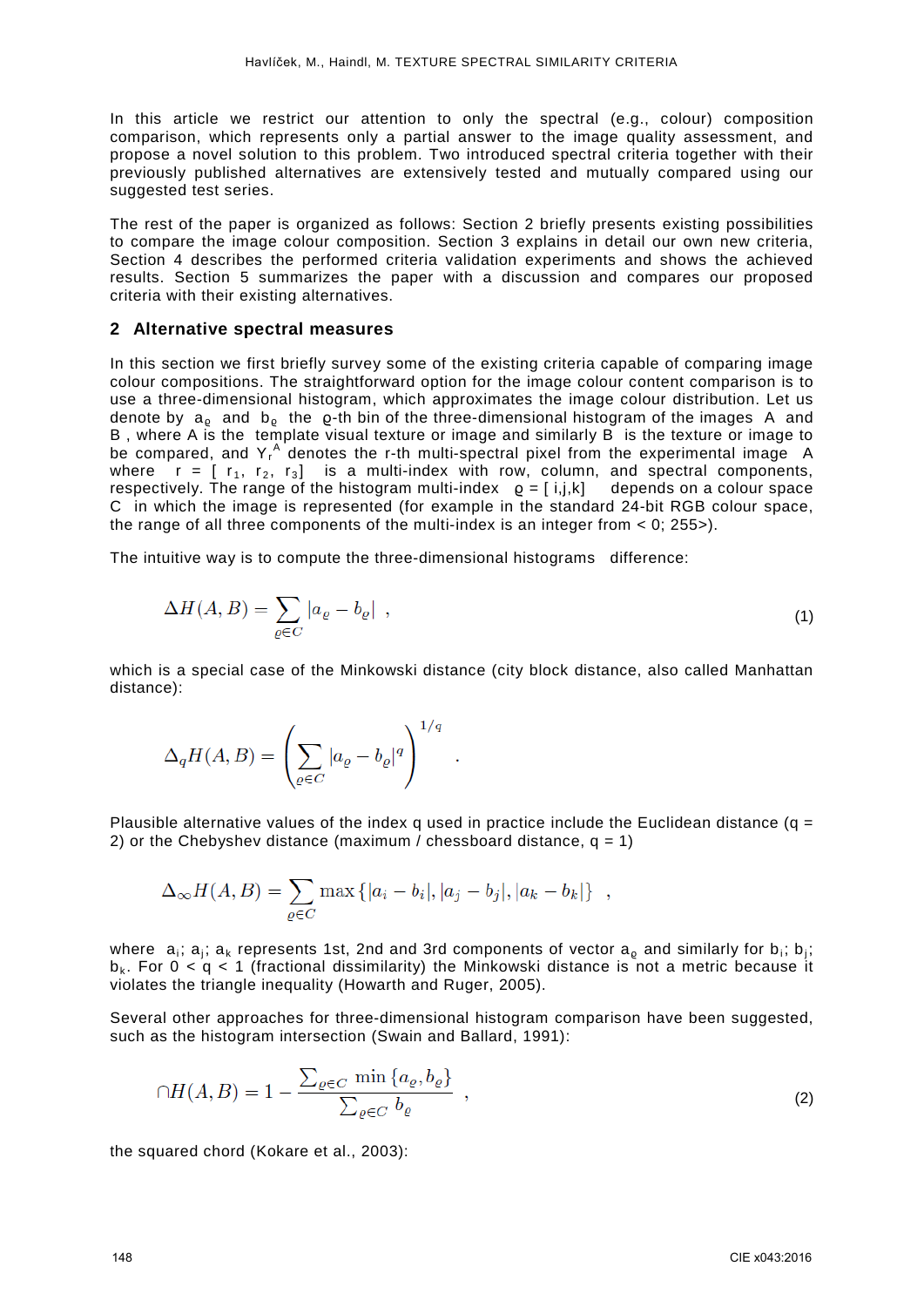$$
d_{sc}(A,B) = \sum_{\varrho \in C} \left( \sqrt{a_{\varrho}} - \sqrt{b_{\varrho}} \right)^2 \tag{3}
$$

and the Canberra metric (Kokare et al., 2003):

$$
d_{can} = \sum_{C_0} \frac{|a_{\varrho} - b_{\varrho}|}{a_{\varrho} + b_{\varrho}} \tag{4}
$$

 $C_0 = \{ \rho : a_o + b_o \neq 0 \} \subset C.$ where

Another measure, based on  $\chi^2$  statistic was suggested in (Zhang and Lu, 2003):

$$
\chi^2(A,B) = \sum_{C_0} \frac{2\left(a_\varrho - \frac{a_\varrho + b_\varrho}{2}\right)^2}{a_\varrho + b_\varrho} \ . \tag{5}
$$

The information theoretic measures can be also considered for evaluating the colour distribution differences. One possible option is a symmetric modification of the Kullback-Leibler divergence – a variant of the empirical Jeffrey divergence:

$$
J(A,B) = \sum_{C^0} a_\varrho \log \frac{2a_\varrho}{a_\varrho + b_\varrho} + b_\varrho \log \frac{2b_\varrho}{a_\varrho + b_\varrho} \tag{6}
$$

where

$$
C^0 = \{ \varrho : a_{\varrho} b_{\varrho} \neq 0 \} \subset C.
$$

The Jeffrey divergence is numerically stable, symmetric and robust with respect to noise and the size of histogram bins (Puzicha et al., 1997).

#### **3 Proposed spectral-similarity criteria**

The proposed spectral-similarity criteria allow the comparison of the spectral contents between two textures or arbitrary images.

A possible measure is to use a modified structural similarity metric (SSIM) (Wang et al., 2004) developed for texture comparison, as the texture-spectral-composition comparison might be considered a very special case of this task. The mono-spectral structural similarity metric (SSIM), which compares local statistics in corresponding sliding windows in two images in either the spatial or wavelet domain. This approach consists of three terms that compute and compare luminance, contrast and structure of the images. We have generalized this monospectral criterion to multispectral textures and removed the structure term, because in the case of the spectral quality comparison the structure term is irrelevant. It results in a redefined reduced rSSIM:

$$
rSSIM(A,B) = \frac{1}{\sharp\{r_3\}} \sum_{\forall r_3} \frac{2\mu_{A,r_3} \mu_{B,r_3}}{\mu_{A,r_3}^2 + \mu_{B,r_3}^2} \frac{2\sigma_{A,r_3} \sigma_{B,r_3}}{\sigma_{A,r_3}^2 + \sigma_{B,r_3}^2} ,
$$
(7)

where  $\#_{r3}$  is the spectral index cardinality, i.e., the number of spectral components,  $A_{r3}$  is the mean of space  $A_{r3}$  and  $Ar_3$  is the standard deviation of space  $A_{r3}$ ; similarly for  $B_{r3}$  and  $B_{r3}$ .

The second criterion we propose is the symmetric mean exhaustive minimum distance:

$$
\zeta(A,B) = \nu(A,B) + \nu(B,A) \tag{8}
$$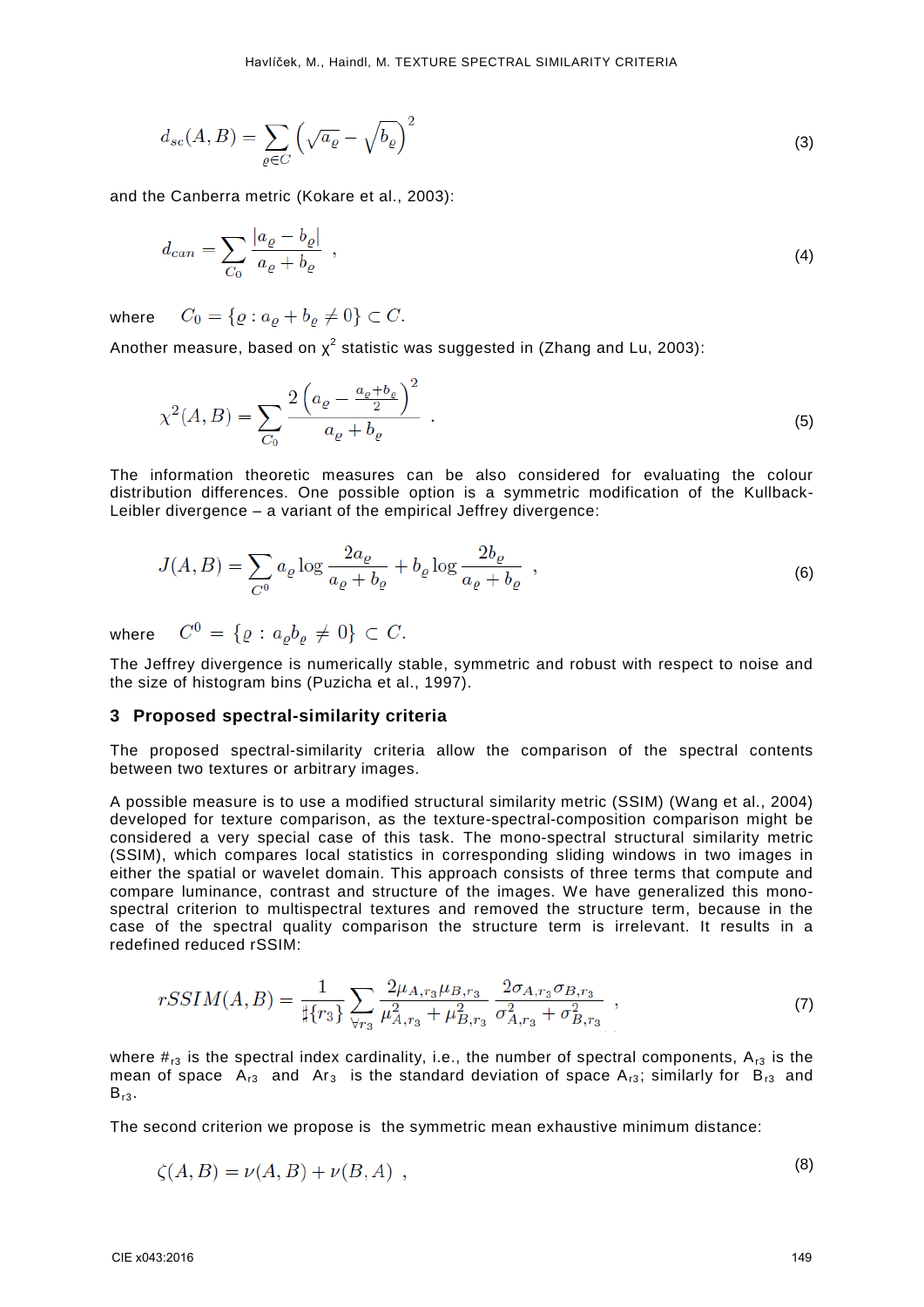$$
\nu(A,B) = \frac{1}{M} \sum_{(r_1,r_2) \in \langle A \rangle} \min_{(\dot{r}_1, \dot{r}_2) \in N} \left\{ \rho \left( Y_{r_1,r_2,\bullet}^A, Y_{\dot{r}_1, \dot{r}_2,\bullet}^B \right) \right\} ,
$$
\n(9)

where  $Y_{r1, r2}$ ,  $^{A}$  represents the multi-spectral pixel at location (r<sub>1</sub>, r<sub>2</sub>) in the image A, • denotes all the corresponding spectral indices, and similarly for  $Y_{f1},f2}$ ,  $B$ . Further,  $\varphi$  is an arbitrary vector metric (we used namely Manhattan, Euclidean and maximum metrics), N is the set of not yet used (during the counting, explained below) spatial indices of the image B pixels,  $M = min$   $\{ \# \{A\}, \# \{B\} \}$ ,  $\# \{A\}$  is the number of multi-spectral pixels in A, and similarly for  $\#\{B\}$ . We define min  $\{\emptyset\} = 0$ .

The term  $v(A, B)$  is evaluated using the raster scanning. The algorithm scans the pixels in image A, from the left top, and searches for the pixel index in set N (which contains all spatial indices in the image B at the beginning of the process) for which the corresponding pixel is the closest one, in the sense of the used metric ρ. When such a pixel is found, the distance between this pixel and the scanned pixel from the image A, measured by  $\rho$ , is added to the sum and the pixel index of  $(f_1, f_2)$  is removed from the set N. The algorithm is removed from the set  $N$ . The algorithm proceeds to the right bottom of the image A and stops when either it reaches that corner of the image A or N becomes an empty set. The term ν (B, A) is computed similarly. Either ν( A, B ) or ν( B, A ) can be non-symmetric while ζ( A, B ) is always symmetric.

Modifications of the proposed criterion (9) restricted to colour textures, which take into account colour differences just noticeable by colour psychometric methods in the CIE Lab space are easily possible.

Notice that the proposed spectral-similarity criterion  $\zeta$  (8) is applicable to any number of spectral bands, not only for the usual three spectral bands of the standard colour images.

## **4 Comparison and Results**

Both suggested spectral criteria together with their previously published alternatives have been extensively tested on the set of ten controllable degradation experiments. The main goal of the performed experiments is to investigate how the individual spectral similarity criteria are affected by the spectral distribution comparing the texture with its modified versions.



#### **Figure 1 – 2D histograms comparison of our synthetic test colour2 texture (left) and several measured colour textures from the ALOT (Burghouts and Geusebroek, 2009) database**

All evaluated criteria were tested on BTF texture space measurements (Figure 2 - wood01) (Muller et al., 2004) and colour textures (colour2, wood). The colour texture (256 x 256) has 11 375 distinct colours and it was deliberately manually created to have a 2D histogram (Figure 1 left) with numerous local extrema, which is expected to be demanding for most tested criteria. This assumption is obviously reflected in the results and confirms the quality of the proposed criteria. For the sake of comparison, the histograms of this image and several real measured textures are shown in Figure 1.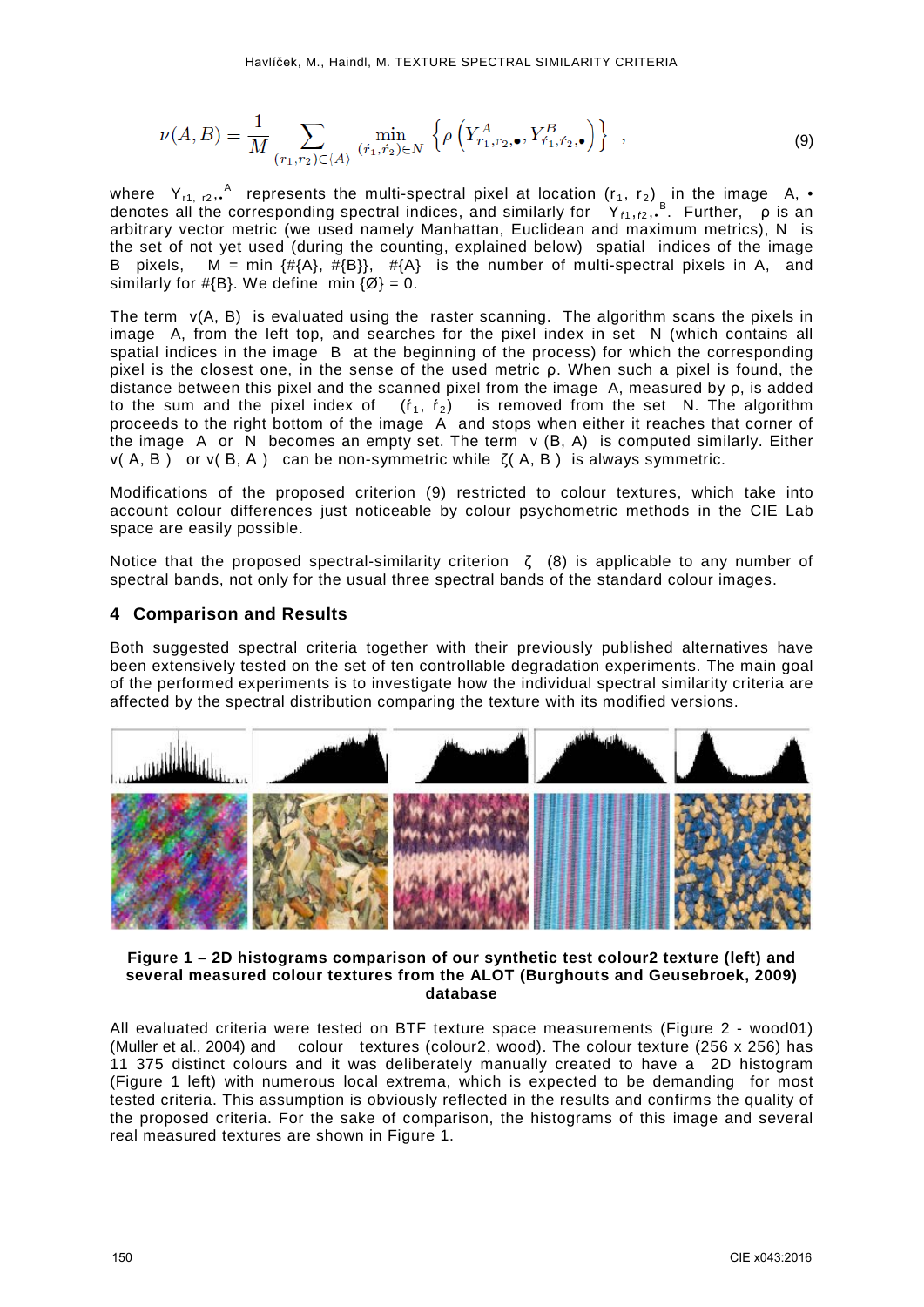

**Figure 2 – One illustrative BTF wood01 sample from the 6561 measurements**

The BTF wood measurements (Figure 2) are measured in all combinations of 81 different spherical illuminations and viewing angles totalling 6561 measured textures. Obviously it is not possible to run all experiments and to verify spectral quality for all, possibly, infinite number (any combination of the continuous spherical illumination and viewing angles) of synthetic BTF space texture components. The measured BTF data (usually several thousand colour images per material) are analysed for their intrinsic dimensionality (Haindl and Filip, 2012) and then subsequently approximated by a small number of BTF subspaces. The tested BTF wood01 measurement space is represented by twenty BTF subspace measurement clusters, which subsequently serve for building the BTF space's mathematical model for this wooden material.

### **4.1 Artificially degraded textural test series**

The spectral similarity criteria are tested on sequences of gradually degraded textures which are generated from the original test texture. This source texture is the first member  $A_1^X = A$ of each sequence, so that each subsequent member (except the original) of this sequence is generated from its predecessor in the sequence:  $A_t^X = f(A_{t-1}^X)$ , t=1,...,100. Here  $Y_{t,t}^A$ denotes the r-th multi-spectral pixel from the experimental image  $A_t^X$ , X is the corresponding experiment's label, and  $r = [r_1, r_2, r_3]$  is a multi-index with row, column, and spectral components, respectively.

We have created ten degraded textural series A - J. Series A, B, D, I, J are created by adding a constant either to one or all spectral channels in the RGB or CIE Lab colour spaces. In the C series the colour of each pixel is replaced with a colour which has the closest higher probability than the replaced pixel colour. The replacement is done with the candidate colour probability. E uses goniometric function based degradation. F adjusts each channel intensity to approach the average spectral intensity. G and H series use two modifications of a random pixel's substitution. Detailed description of all these degradation schemes is beyond the scope of this article and will published elsewhere.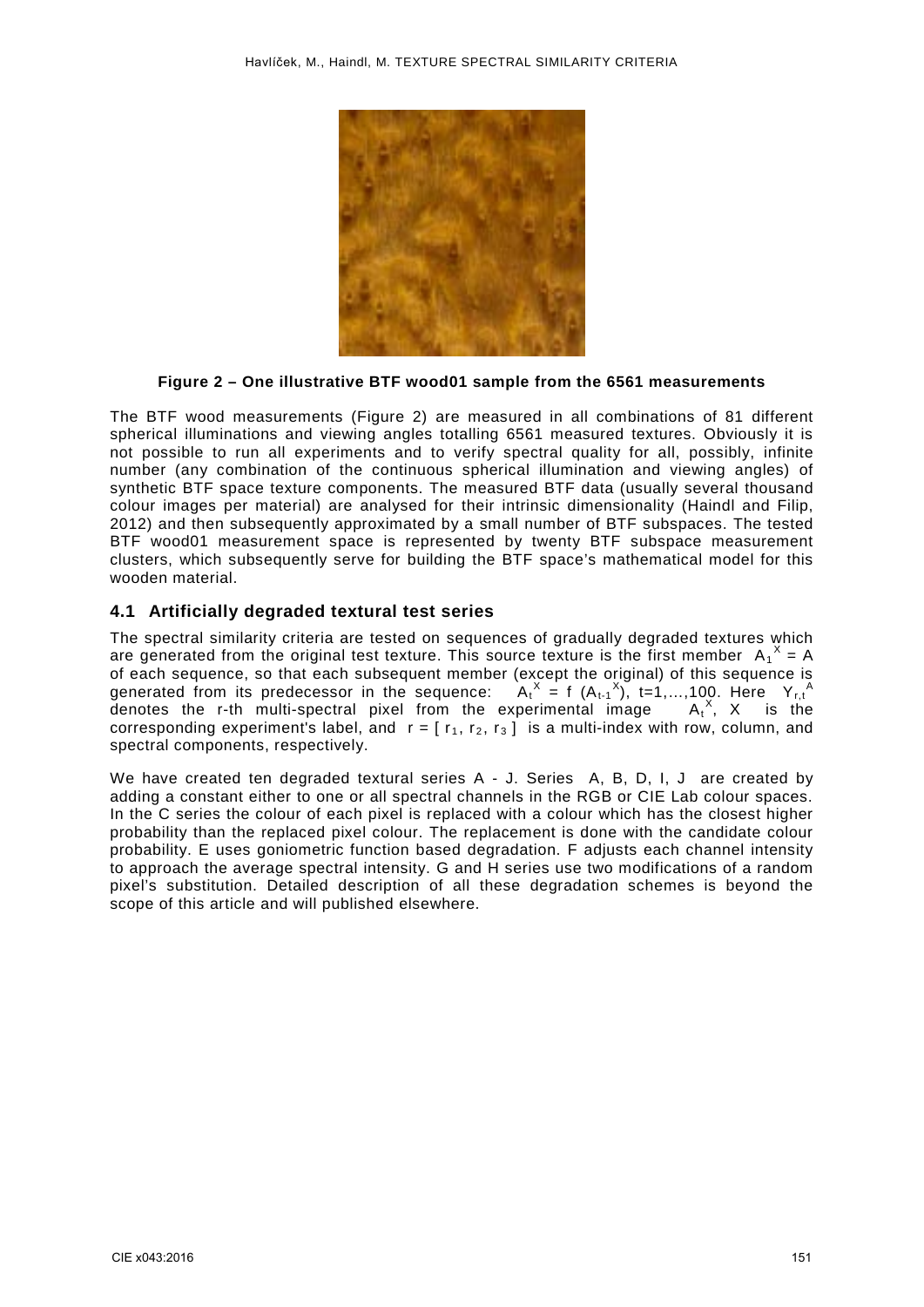

**Figure 3 – Final degradations for the wood01 sample for all ten test series**

Figure 3 illustrates the effect of single experimental worsening using the last hundredth degraded texture in each test series starting from the original wood BTF measurement on Figure 2. It is possible to see that while some test series (A, C, D, F, I, J) preserve the original spatial arrangement, the others change both spatial and spectral information.

|           |            |  |                                               |  |  | A B C D E F G H I J  ⊘ rank       |                |
|-----------|------------|--|-----------------------------------------------|--|--|-----------------------------------|----------------|
|           |            |  |                                               |  |  | 28 17 0 41 73 33 92 4 47 39 37.4  |                |
| $\cap H$  |            |  |                                               |  |  | 28 34 0 41 31 33 43 27 47 39 32.3 | $\overline{4}$ |
| $d_{sc}$  |            |  |                                               |  |  | 33 16 0 41 74 40 90 5 49 45 39.3  | - 8            |
| $d_{can}$ |            |  |                                               |  |  | 15 11 0 58 76 2 83 1 20 24 29.0   | -3             |
| J         |            |  |                                               |  |  | 34 36 0 47 46 25 43 24 48 45 34.8 | -5             |
| $\chi^2$  |            |  |                                               |  |  | 31 16 0 42 74 39 90 4 50 45 39.1  | -7             |
| rSSIM     |            |  | 2 0 0 20 0 1 0 0 0                            |  |  | 012.3                             |                |
|           | $0\quad 0$ |  | $0\quad 0\quad 0\quad 0\quad 0\quad 0\quad 0$ |  |  | 010.0                             |                |

#### **Table 1 - The strict monotonicity violation percentage of single criteria for the colour2 texture experimental sequences The worst performance in each experiment is highlighted in red.**

The tested criteria are applied to quantifying spectral differences between the template texture and the remaining textures in the degradation sequence. For this evaluation all 10 x 100 degraded colour texture images per one tested colour or BTF space component texture are converted to the CIE L\*a\*b\* colour space. As all those sequences are constructed so that monotone spectral composition change is guaranteed, a good criterion should be able to correctly follow this trend. The Table 1 presents the number of monotonicity violations of single criteria in the A-J evaluated experiments. Similar results were achieved also on all other tested textures.

The validation experiments show that it is possible to conduct spectral similarity checking using our criteria on any image from the synthetic BTF space, and this validation performance also holds for the remaining -- and possibly infinite -- number of synthetic images in the corresponding tested BTF space. Unlike many existing approaches, the criterion is not based on three-dimensional histograms, instead representing the estimate of the image spectral distribution, and requiring a sufficiently large data set, which is seldom available. Our criteria neither require the same size of the compared images, nor do they have any limit on the number of spectral bands. The proposed criterion  $\zeta$  is the only one to rank flawlessly on all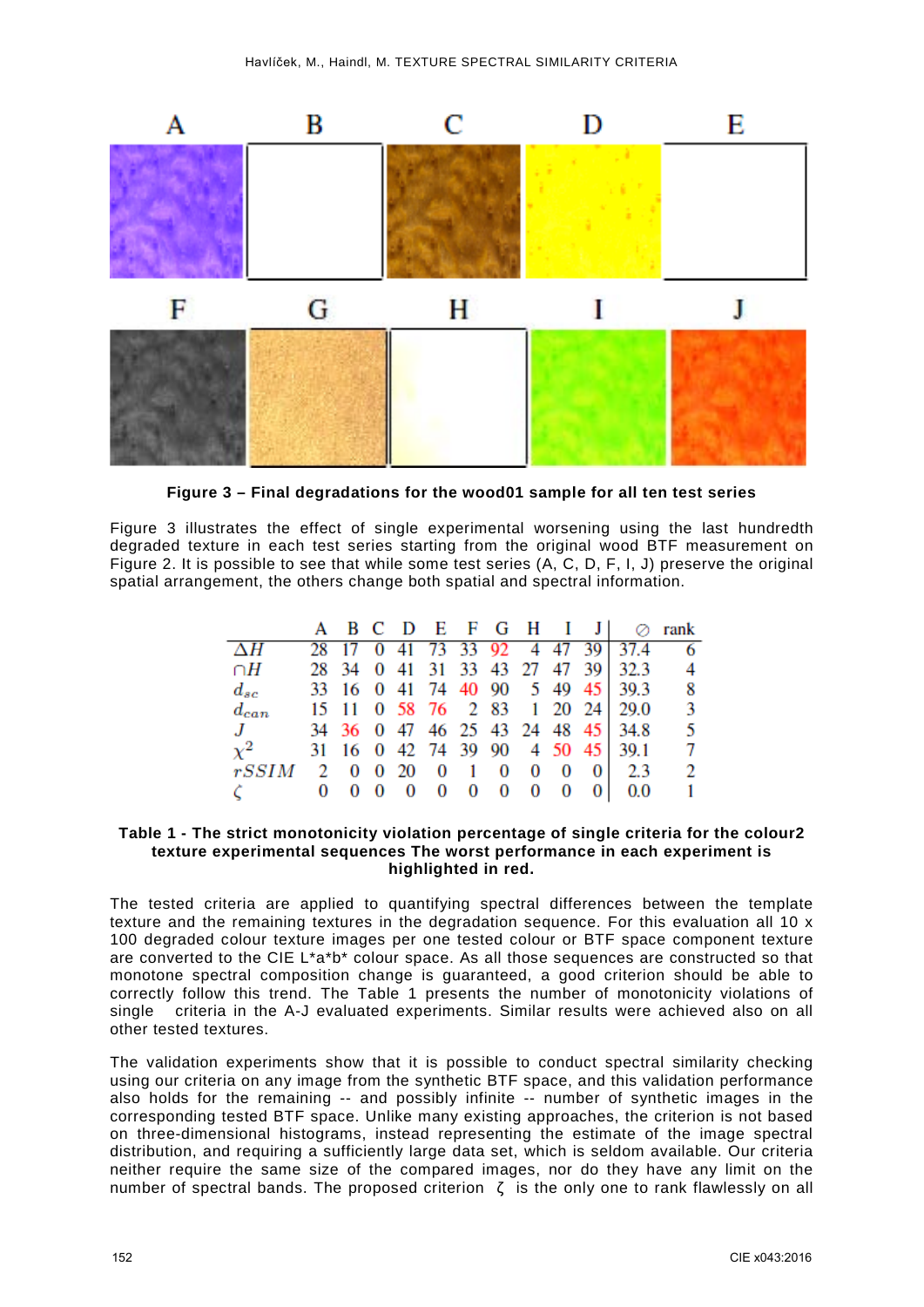deteriorated textures in all controlled degradation experiments. The sSSIM (7) criterion makes sometimes a limited number of errors (Table 1) but ranked always as the second best criterion. The presented criteria propose a reliable fully automatic alternative to psychophysical experiments, which are, moreover, extremely impractical due to their cost and strict demands on design setup, conditions control, human resources, and time.

## **5 Conclusions**

We present two spectral criteria for comparing spectral similarity of the Bidirectional Texture Functions and colour images. This comparison represents a partial solution for assessing quality of the BTF and multi-spectral textures, as well as colour images. Although the criteria do not consider the spatial distribution of spectral information, they can assist in numerous texture-analytic or synthesis applications. The performance quality of the proposed criteria is demonstrated on a long series of specially designed monotonically spectrally degrading experiments, which also serve for the comparison with the existing alternative criteria. The proposed criterion ζ is the only one to perform faultlessly on all of our extensive validation tests. The validation experiments show that it is possible to conduct spectral similarity checking using our criteria on any image from the synthetic BTF space, and this validation performance also holds for the remaining -- and possibly infinite -- number of synthetic images in the corresponding tested BTF space. The criteria can be used for evaluating image spectral similarity of any images or textures and thus supports the texture-model development. Unlike many existing approaches, the  $\zeta$  criterion is not based on threedimensional histograms, instead representing the estimate of the image spectral distribution, and requiring a sufficiently large data set, which is seldom available. Our criteria neither require the same size of the compared images, nor do they have any limit on the number of spectral bands. The ζ criterion is slightly more time-demanding than some alternative criteria.

The presented criteria propose an automatic alternative to psycho-physical experiments, which are costly and impractical.

### **Acknowledgments**

This research was supported by the Czech Science Foundation project GAČR 14-10911S.

## **References**

- BURGHOUTS, G. J. and GEUSEBROEK, J.-M. 2009. Material-specific adaptation of color invariant features, *Pattern Recognition Letters* 30(3), 306–313.
- DICE, L. R. 1945. 'Measures of the amount of ecologic association between species', *Ecology* 26(3), 297–302.
- HAINDL, M. and FILIP, J. 2012. Visual Texture, Advances in Computer Vision and Pattern Recognition, Springer-Verlag London, London.
- HAINDL, M. and KUDˇELKA, M. 2014. Texture fidelity benchmark, in 'Computational Intelligence for Multimedia Understanding (IWCIM), 2014 International Workshop on', IEEE Computer Society CPS, Los Alamitos, pp. 1 – 5. URL: http://ieeexplore.ieee.org/stamp/stamp.jsp?tp=&arnumber=7008812&
- HOWARTH, P. and RUGER, S. M. 2005. Fractional distance measures for content-based image retrieval., in D. E. Losada and J. M. Fernndez-Luna, eds, 'ECIR', Vol. 3408 of Lecture Notes in Computer Science, Springer, pp. 447–456.
- JACCARD, P. 1901. Etude comparative de la distribution florale dans une portion des Alpes et du Jura, Impr. Corbaz.
- KOKARE, M., CHATTERJI, B. and BISWAS, P. 2003. Comparison of similarity metrics for texture image retrieval, in 'TENCON 2003. Conference on Convergent Technologies for the Asia-Pacific Region', Vol. 2, IEEE, pp. 571–575.
- MAHY, M., EYCKEN, L. and OOSTERLINCK, A. 1994. Evaluation of uniform color spaces